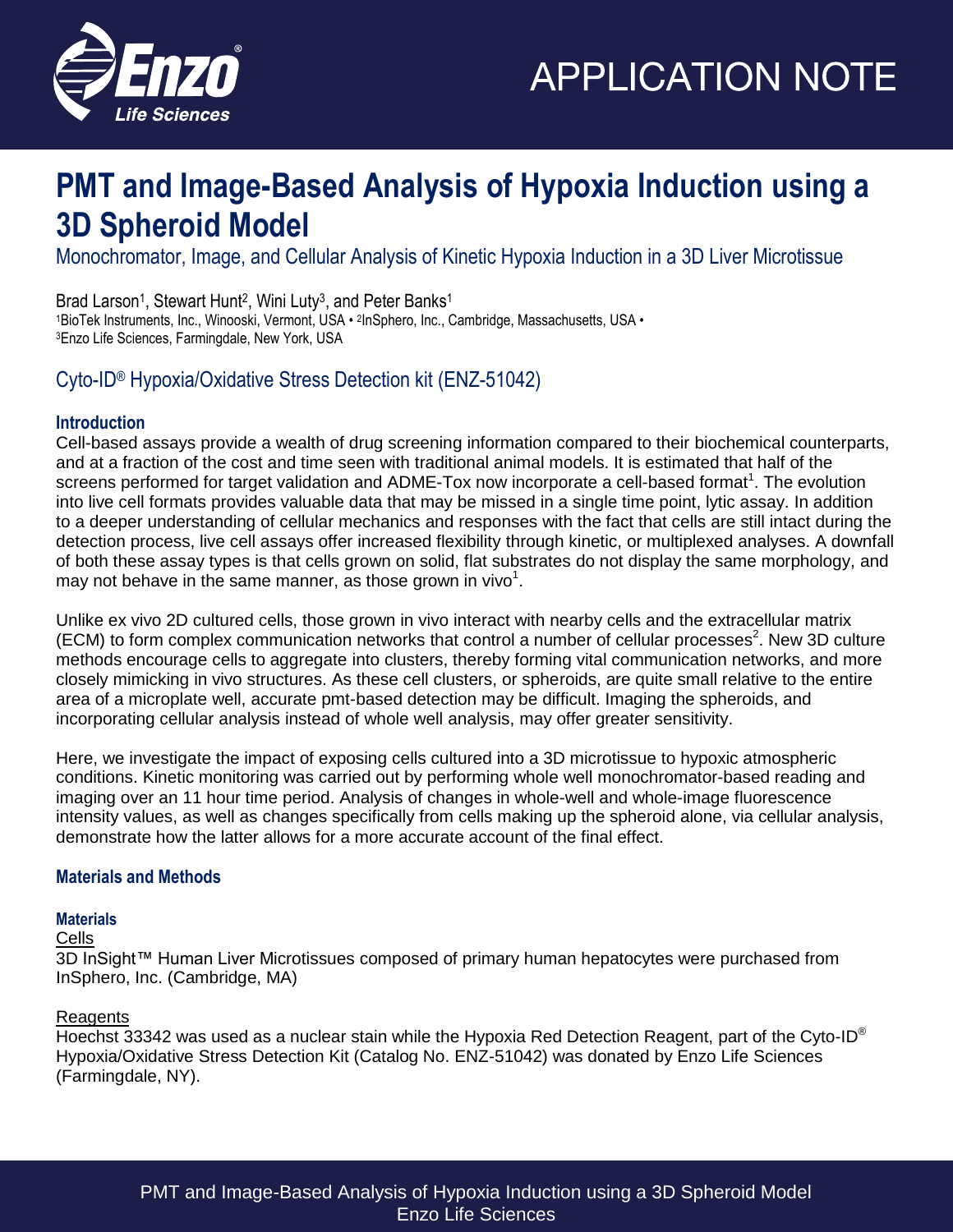

#### Instrumentation

The Cytation™ 3 Cell Imaging Multi-Mode Reader was used to perform kinetic monochromator-based microplate reading, as well as imaging of the microtissues. The instrument maintained  $37^{\circ}C/8\%$  O<sub>2</sub> atmospheric conditions during the monitoring process through the use of software settings and a gas control module.

#### **Methods**

#### Cell Propagation

Prior to performing the experiment, medium was exchanged in the 96-well GravityTRAP™ plates containing the 3D liver microtissues every two to three days.

#### Hypoxia Study Cell Preparation

Medium was removed from the 96-well GravityTRAP™ plate and replaced with medium containing Hoechst 33342. The plate was placed back into the tissue culture incubator for 10 minutes. Medium was once again removed and replaced with fresh medium containing 500 nM Cyto-ID® Hypoxia reagent. The medium and microtissue were then transferred into an empty GravityTRAP™ plate to perform the experiment.

#### Cell/Spheroid Imaging

Preceding initial cell imaging, Cytation 3's temperature control was set to 37°C, and the gas control module was set to 8% O2. Nitrogen was sparged into the instrument to maintain the 8%  $O<sub>2</sub>$  level. A Discontinuous Kinetic Procedure was used to perform the microplate reading and imaging once per hour over an 11 hour time period. Microplate reads were completed by the monochromator-based detection system using Ex. 596 nm/Em. 670 nm settings. Imaging was carried out with the DAPI and Texas Red imaging filter cubes to capture the signal from the Hoechst 33342 and Cyto-ID<sup>®</sup> Hypoxia Reagent, respectively, using 4x and 10x magnification. Each cube consists of the appropriate colored LED excitation source, as well as excitation and emission filters, and dichroic mirrors. Image capture settings were set manually prior to time 0 imaging to ensure signal from the hypoxia reagent could be captured above background, while also ensuring that pixels in subsequent images would not be over exposed.

#### Hypoxia Red Detection Reagent Signal Analysis

Whole Well Monochromator-Based Signal Detection:

Total signal intensity from the hypoxia reagent was captured from the entire well via the PMT using the monochromator excitation and emission settings previously described.

#### Whole Image LED/CCD-Based Signal Detection:

Mean signal intensity from the hypoxia reagent was captured from the entire image, using either 4x or 10x objectives. LED excitation and a 16-bit CCD camera were incorporated to increase the excitation signal, and also provide a more sensitive method of signal detection from the cells.

#### Whole Spheroid LED/CCD-Based Signal Detection:

Cellular analysis was performed using the Gen5 software on the 10x images of the spheroid captured as previously explained. This was done in order to analyze only the fluorescent signal from the cells in the spheroid itself, and ignore all other portions of the image. Table 1 describes the parameters used.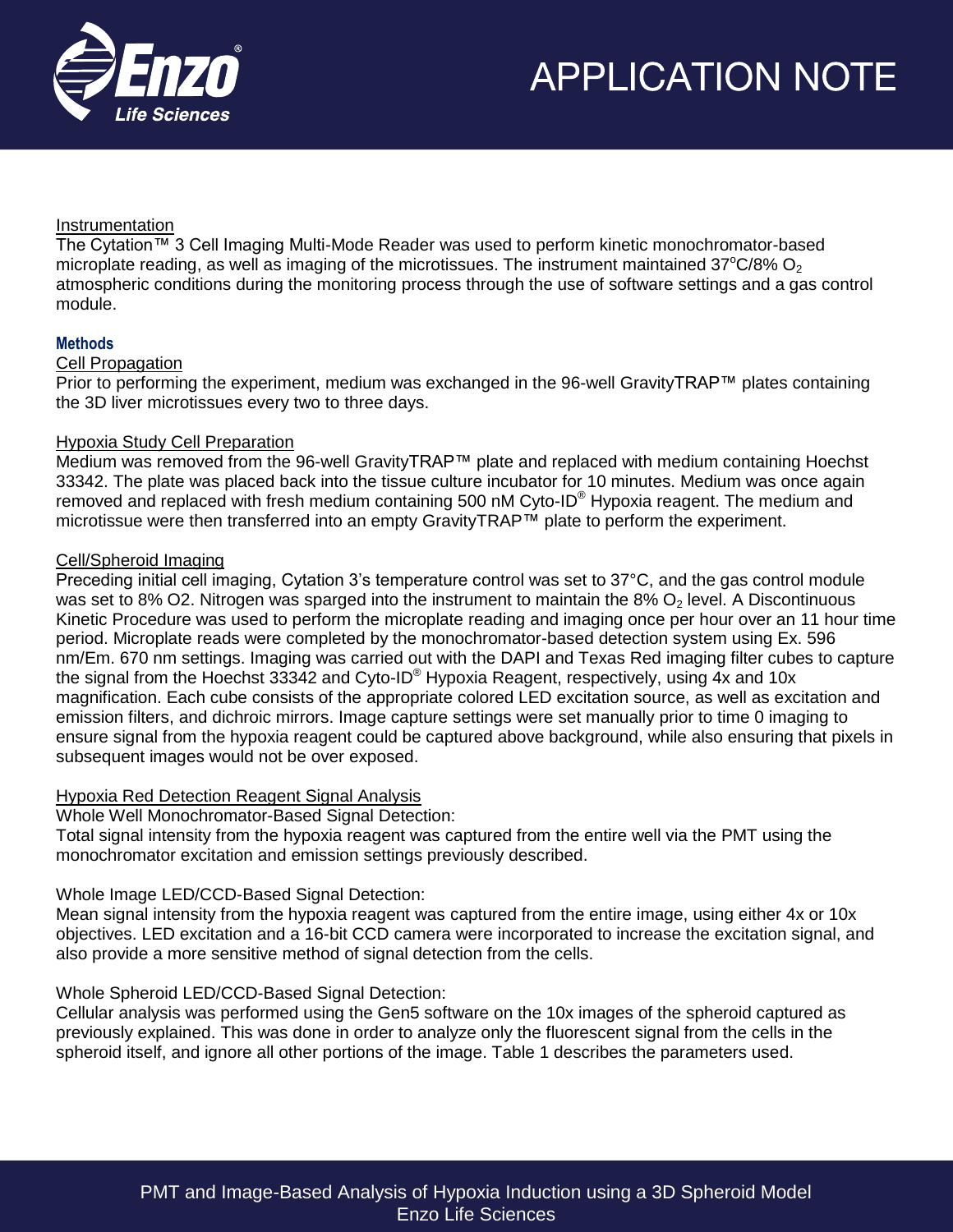



| <b>Cellular Analysis Parameters</b> |                      |
|-------------------------------------|----------------------|
| Threshold                           | <b>500 RFU</b>       |
| Min. Object Size                    | $150 \mu m$          |
| Max. Object Size                    | $300 \mu m$          |
| Bright objects on a dark background |                      |
| Split touching objects              |                      |
| <b>Advanced Options</b>             |                      |
| Evaluate Background On              | 5 % of Lowest Pixels |
| Image Smoothing Strength            | O                    |
| <b>Background Flattening Size</b>   | $500 \mu m$          |

#### **Table 1. 10x Image Cellular Analysis Parameters.**

#### **Results and Discussion**

The fluorescent signal from kinetic microplate reads as well as from 4x and 10x imaging was used to analyze the effect of exposing the liver microtissue to low oxygen (hypoxic) conditions. The images captured using a 10x objective are exhibited in Figure 1.



**Figure 1**. 10x DAPI and Texas Red overlaid images of Hoechst 33342 stained cell nuclei and Hypoxia Red Reagent, respectively. Images captured after liver microtissue was incubated for 0, 3, 6, and 11 hours at  $37^{\circ}$ C/8% O<sub>2</sub>.

#### Hypoxia Induction Monitoring using Monochromator-Based Detection

Using a PMT gain of 80 and the excitation and emission wavelengths previously described, the hypoxia red reagent fluorescent signal was quantified from the entire well being monitored.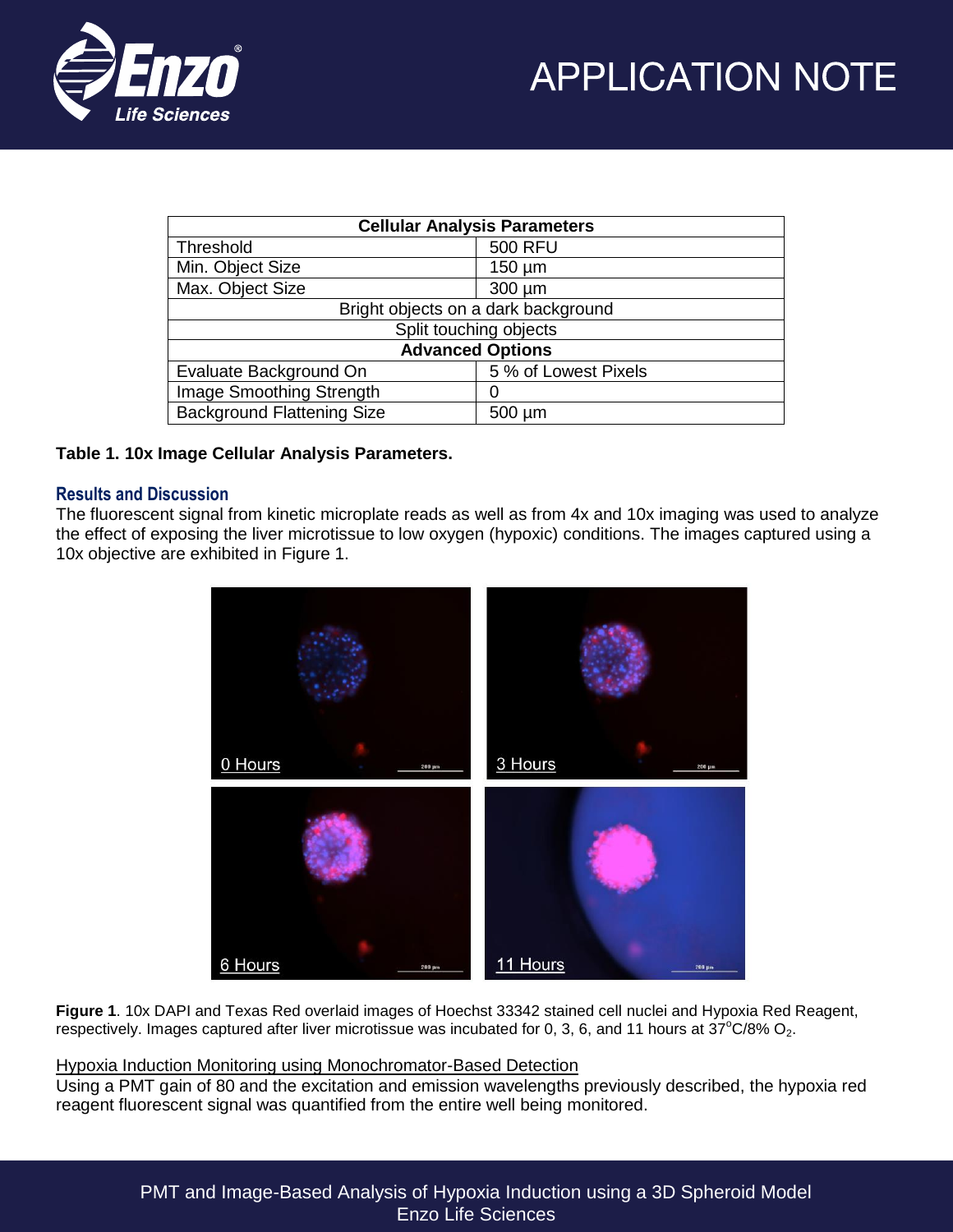





**Figure 2**. Kinetic fluorescent signal from Hypoxia Red Reagent using monochromator based detection.

As can be seen by the results in Figure 2, the fluorescent values do not change over the 11 hour time period using this type of detection. The reason for this phenomenon is due to the fact that the area of a liver microtissue is approximately 1000X smaller than the area of the well of a 96-well microtiter plate (Figure 3). The latter of which is typically quantified by PMT-based detection. Therefore any change in signal coming from the microtissue will many times be imperceptible, and the true results of the test may go undetected.



#### Image-Based Analysis of Hypoxia Induction

The hypoxia red reagent fluorescent signal was also quantified using 4x and 10x imaging, and the Image Statistics analysis capabilities of the Gen5 Data Analysis Software. The mean fluorescence from the hypoxia reagent captured in the entire image using the Texas Red imaging filter cube was calculated. In this way only the signal from a smaller, more focused portion of the well containing the liver microtissue is measured. Figure 4 demonstrates the portion of the well imaged and used for analysis using the 4x and 10x objectives.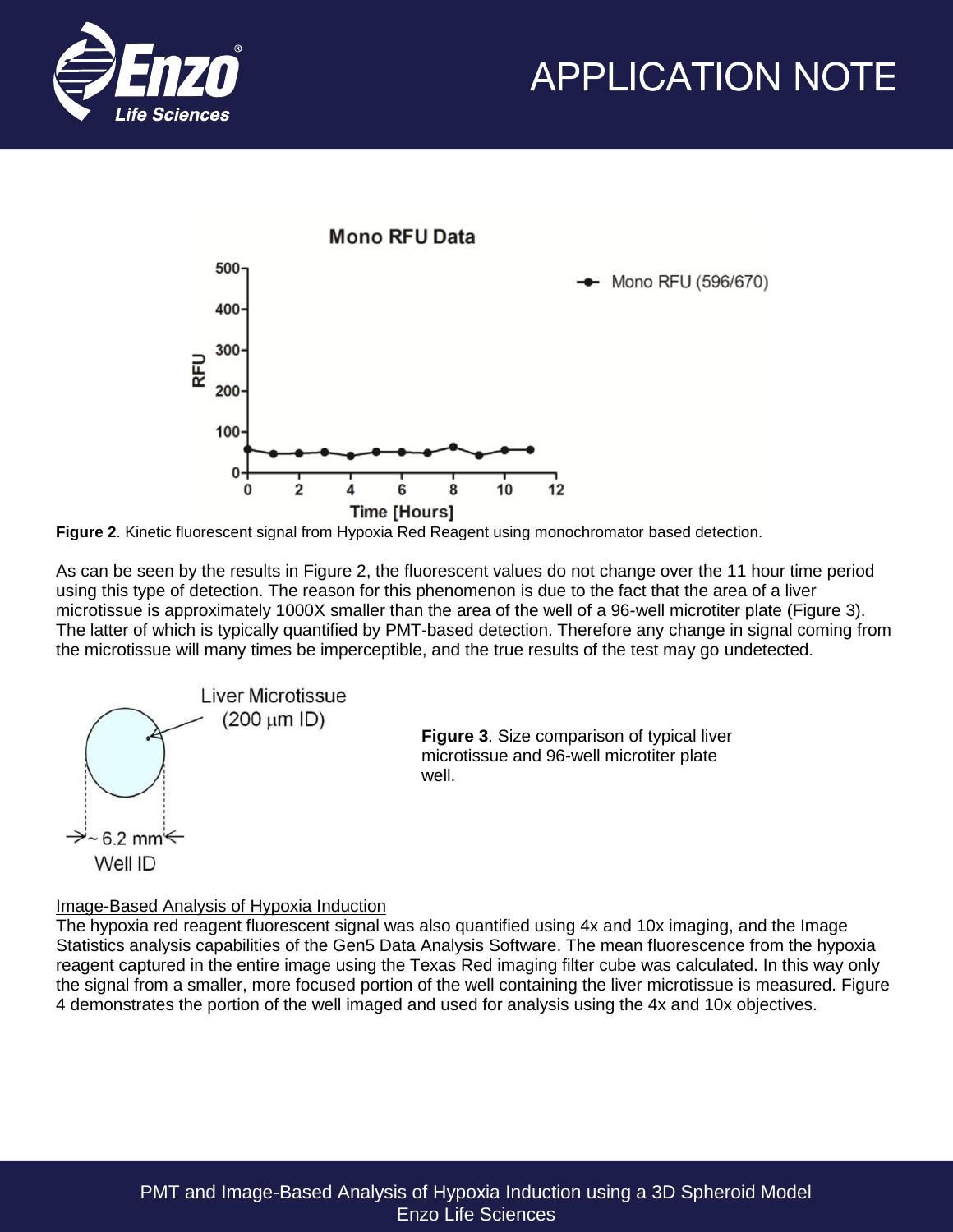



**Figure 4.** 4x and 10x kinetic images captured of liver microtissue using the Texas Red imaging filter cube.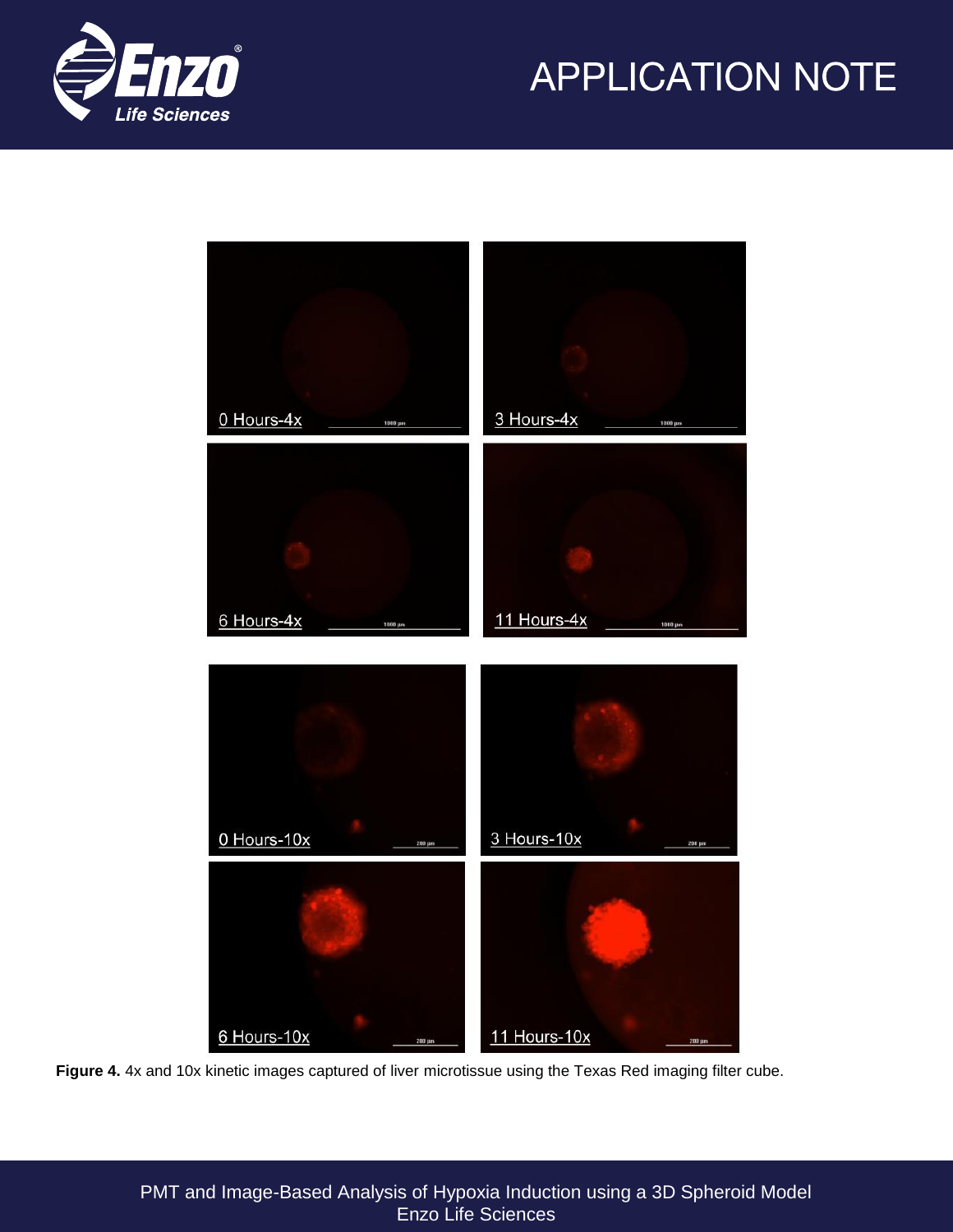

From the mean fluorescence values calculated from 4x (Figure 5A) and 10x (Figure 5B) images, it is evident that the combination of LED excitation and CCD-based quantification, as well as being able to focus on a smaller portion of the well containing the sample of interest, creates a more robust analysis of the change in signal from the hypoxia reagent. This is especially true when focusing on the results from the 10x image analysis, where a steady increase in fluorescent signal is seen at each time point.



**Figure 5.** Hypoxia Red Reagent mean fluorescence values calculated from (A.) 4x and (B.) 10x kinetic images.

#### Cellular Analysis of Hypoxia Induction

Using Gen5, a Cellular Analysis was also performed using the 10x images captured with the Texas Red imaging filter cube. By setting the parameters outlined in Table 1, the software is able to define a mask around the liver microtissue (Figure 6).



**Figure 6**. Object masks drawn by Gen5 around liver microtissues using the criteria outlined in Table 1.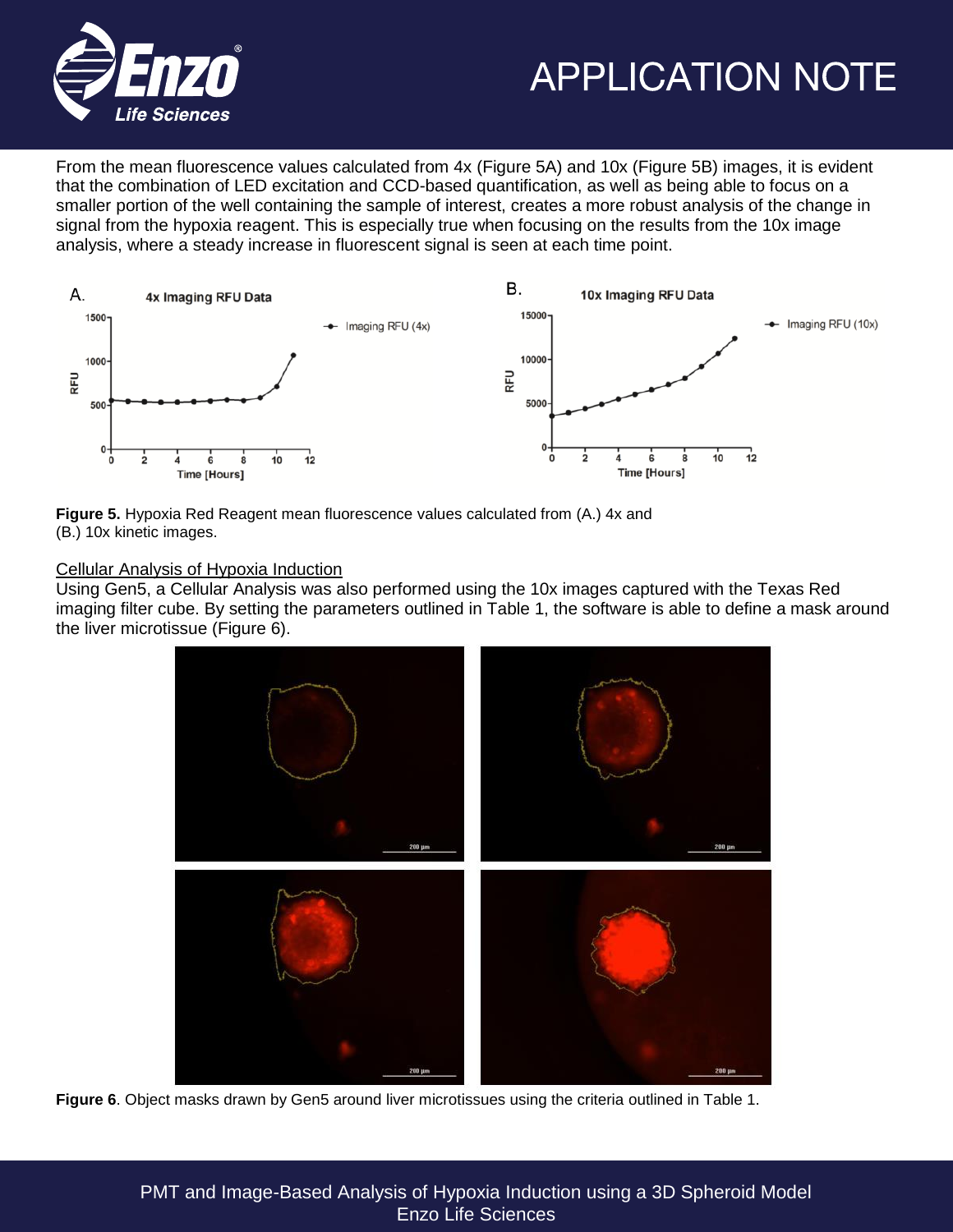

This allows for signal quantification from the entire object as a whole, instead of from each individual cell. Using this technique, only the fluorescence within the drawn mask is calculated, while the rest of the image is ignored. Due to this fact, a large change in fluorescent signal is seen during the incubation period (Figure 7).



**Figure 7**. Hypoxia Red Reagent mean fluorescence values calculated from Cellular Analysis of 10x Texas Red images.

When performing a fold change analysis using the fluorescence values calculated with all three methods of signal quantification (Figure 8), it can be observed that the cellular analysis method creates the largest change in fluorescent signal over time, and therefore the most robust manner in which to evaluate the results from this type of experiment.



**Figure 8**. Hypoxia Red Reagent Fluorescence Signal Fold Change Analysis. Fold change calculated by the following formula: (Mean RFUTime X / Mean RFUTime 0).

#### **Conclusions**

The results presented here illustrate how the Cyto-ID<sup>®</sup> Hypoxia Red Detection Reagent, as well as the ability to perform kinetic reading and imaging with the Cytation 3 while maintaining constant appropriate low oxygen conditions through the incorporation of the gas control module, can be combined to easily and accurately monitor hypoxia induction in a liver microtissue cell model. Furthermore, a comparison of the various available methods for fluorescent signal detection and analysis demonstrate how limiting signal quantification specifically to the object of interest can create the most robust manner in which to perform experimental evaluation. Cellular analysis can also allow crucial phenomenon to be seen that may otherwise go undetected.